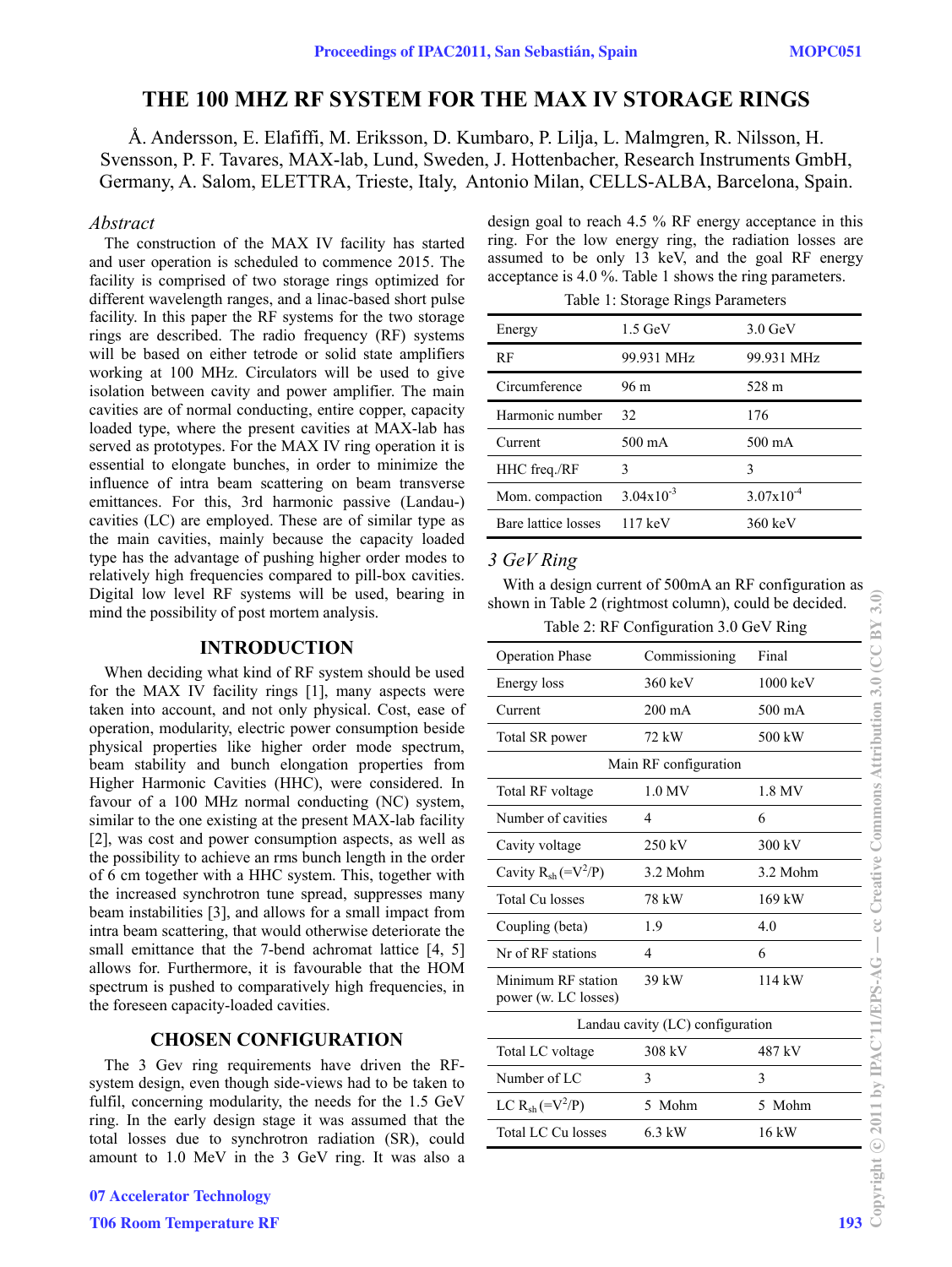|  |  |  |  | Table 3: Beam RF Parameters 3.0 GeV Ring |  |  |  |
|--|--|--|--|------------------------------------------|--|--|--|
|--|--|--|--|------------------------------------------|--|--|--|

| <b>Ring Phase</b>                                        | Commissioning   | Final           |
|----------------------------------------------------------|-----------------|-----------------|
| Synch. Freq. w/o LC                                      | $0.929$ kHz     | 1.177 kHz       |
| Synch. Phase w/o LC                                      | 159°            | 146°            |
| Syn. Phase w LC                                          | 157°            | 145°            |
| Main Cavity detuning<br>$(O = 20000)$                    | -6 kHz          | -11 kHz         |
| LC detuning $(Q =$<br>20000)                             | 70 kHz          | $110$ kHz       |
| Bunch rms length $w/o$<br>LC $(Q_0 \sigma_E = 0.08 \%)$  | $13 \text{ mm}$ | $10 \text{ mm}$ |
| Bunch rms length w<br>LC ( $\omega \sigma_E = 0.08 \%$ ) | 60 mm           | 56 mm           |

We also include a plausible configuration, matched for 4.5 % RF energy acceptance, at one stage in the commissioning phase. One could of course think of any combination of beam current and number of IDs that would give a case somewhere between the two cases described in Table 2. It is therefore important to reach stable operation, with Landau cavities engaged, for this whole span. Considering the Robinson instability, difficulties arise when operating with low current but with high SR losses, since it requires the least de-tuning of the Landau cavities (when maintaining the  $4.5\degree\%$  RF acceptance). This is why a comparatively high total LC shunt impedance is chosen. Table 3 shows that, at least for the commissioning scenario considered, the detuning frequencies of the cavities seem in favour for Robinson stable operation. The bunch lengths are calculated selfconsistently for an "almost flat" potential well condition.

## *1.5 GeV Ring*

The RF configuration for this ring is shown in Table 4. The exact Landau cavity configuration is still under consideration.

Table 4: RF Configuration 1.5 GeV Ring

| <b>Operation Phase</b>   | Final                         |
|--------------------------|-------------------------------|
| Energy loss              | $130 \text{ keV}$             |
| Current                  | 500 mA                        |
| Total SR power           | 65 kW                         |
| Total RF voltage         | 560 kV                        |
| Number of cavities       | $\mathfrak{D}$                |
| Cavity voltage           | 280 kV                        |
| Cavity $R_{sh} (=V^2/P)$ | 3.2 Mohm                      |
| <b>Total Cu losses</b>   | 49 kW                         |
| Coupling (beta)          | 2.3                           |
| Nr of RF stations        | $\mathfrak{D}_{\mathfrak{p}}$ |
| Min. RF station power    | 57 kW                         |

## *RF Stations*

Looking at the minimum needed RF power per cavity/station, one can think of using 60 kW transmitters. In the 3 GeV ring each RF station should then consist of two combined transmitters, while in the 1.5 GeV ring an identical single 60 kW transmitter would constitute the RF station. Circulators will be used in both rings to isolate the cavity from the transmitters. The question whether tetrode or solid state amplifiers should be used, is still open.

## **THE CAVITIES**

## *Main Cavities*

The main cavities are almost the same as the cavities [2] used presently at MAX-lab. One half of the cylindrical symmetric profile is seen in Fig. 1.The capacitor gap has been increased to 50 mm since the design gap voltage is raised to 300 kV. This alters some other measures in order to keep the resonant frequency: capacitor plate radius is 130 mm, the cavity inner length is 376 mm, while the cavity inner radius and rod radius still are 410 mm and 60 mm, respectively. The back of the rod is rounded with a radius of 60 mm. Altogether it results in a theoretical shunt impedance of 3.5  $\text{M}\Omega$ , just as the present cavities. We know that the practical shunt impedance should end at 3.2 MΩ.

 The manufacturing has been contracted to Research Instruments GmbH, who will begin with an OFHC prefabricated cylindrical shell in one piece, in contrast to our present cavities made from one bent and welded plate. This weld caused vacuum problems, which we now avoid. Likewise, water cooling of the shell of the cavity is improved in order to decrease the needed tuning compensation at power level changes. Also an improved cooling of the capacitor plate, should keep its temperature at maximum 25 C above water inlet temperature, to avoid excessive out-gassing at full power (28 kW).



Figure 1: Main cavity profile.

The tuning of the cavity will be by a small deformation of the left endplate. The profile of this endplate is

 $\widetilde{\mathcal{L}}$